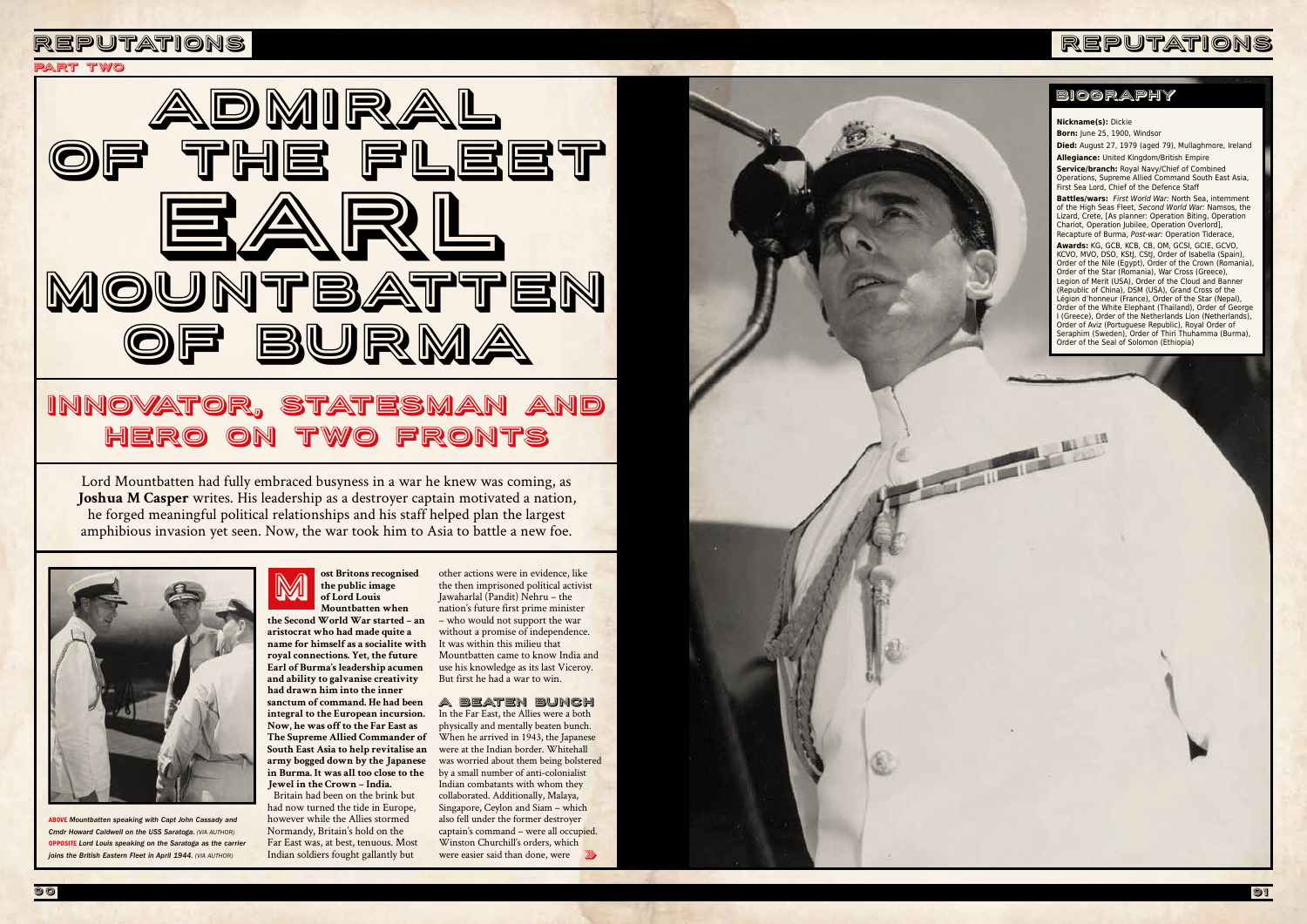# REPUTATIONS



# REPUTATIONS

*Adm Mountha addresses US Navy personnel on the flight deck of the carrier Saratoga at Trincomalee. (US NATIONAL ARCHIVES/NARA)*

#### LEFT

Gen Joe Stilwel *conferring with Mountbatten in 1944. Stilwell was gutsy and caustic, and clashed with many key figures in the Burma-India theatre – but, importantly, not Mountbatten. (VIA AUTHOR)*

and a war of attrition against the dogged Japanese.

### MAKING DO, AND CRAFTING A VICTORY

Lord Louis was determined to make do with what he had and instead of a coastal incursion the Allies would come from the north to surround the Japanese. His men were at least well trained by the likes of Stillwell, Slim and the British General Claude Auchinleck – who was largely responsible for training Indian forces. Orde Wingate's Chindits began to exact damage by way of small tactical raids, before the pioneering officer lost his life in a plane crash in India on March 24, 1944.

Mountbatten's plan involved tackling what he called the three Ms: morale, malaria and monsoons. He sought to inspire what would come to be known as the Fourteenth Army: "I hear you call this the Forgotten Front. I hear you call yourselves the Forgotten Army. Well, let me tell you that this is not the Forgotten Front, and you are not the Forgotten Army. In fact, nobody has even heard of you." And then, after a stunned silence, when the message had sunk in, he would go on: "But they will hear of you, because this is what we are going to do…"

> Finally, Mountbatten made the tactical decision to fight through the monsoon season. Previously, commandos had unsuccessfully tried raids during the dry season only, but a path had to be opened through the old Burma road. Britain's first and toughest major victory in the theatre was at Imphal in July 1944 and it turned the tide of the campaign, secured Assam and led to the recapture of northern Burma and the building of the Ledo road, which ran from Assam and into China. The Allies held the Japanese U-go offensive at Imphal and pushed back, also earning an unlikely but decisive victory at Kohima in June 1944. Having gained all important air superiority, Slim took a page from Mountbatten's book of ingenuity and also planned one of the great assaults of the conflict: "…there's the river – and there are the trees…," said Slim. So, the Fourteenth Army fashioned craft out of anything they could find to cross the mighty Irrawaddy **»**

#### **ABOVE**

More than rhetoric was needed to boost morale. Films were brought in a newspaper run by former *Evening Standard* and *Daily Mail* editor Frank Owen, was started. These helped, but Mountbatten's beleaguered men were



still bogged down in jungle warfare. With the jungle came the dreaded mosquito, and the exhausted force was suffering badly from the scourge of malaria. Mountbatten set up a medical advisory division to look into tropical diseases; on his arrival in Burma 120 soldiers were afflicted with sickness for every battlefield casualty. By 1945, the ratio was 10:1. "The prevention of tropical diseases", said Slim, "had advanced immensely within the last



few years, and one of the first steps of the new Supreme Commander had been to get to South East Asia some of the most brilliant research workers in this field. Working closely with medical officers who had experience of practical conditions, they introduced new techniques, drugs, and methods of treatment."

## "Your first duty is to engage the enemy as closely and continuously as possible"



he used to call the 'spirit of the hive'."

From his headquarters in Delhi, Lord Louis and his commanders devised a plan. The navy men proposed an ingress led by an amphibious assault from the Bay of Bengal, a coastal invasion by 50,000 well-trained troops. Whitehall and the Pentagon had other ideas. It was 1944 and the war had reached a fevered pitch. The Anglo-American Allies were just beginning their European incursion, and the Russians were working their way west. In the Pacific and the Far East, the Japanese still held from Manchuria to New Guinea. Burma was, to the Allies, an afterthought. They rejected the plan. Attention and resources were needed elsewhere. So, the 'Forgotten Army', as it would come to be known, had to rely on minimal air support, guile

ABOVE *Mountbatten, possibly in Arakan, Burma, prior to meeting Gen Joe Stilwell in 1944. (VIA AUTHOR)*

RIGHT Lord Mo *arriving at Gatow, Berlin on July 24, 1945, ahead of the Potsdam Conference. (HARRY S TRUMAN LIBRARY/NARA)*

nonetheless clear: "Your first duty is to engage the enemy as closely and continuously as possible, so that his forces may be worn down and consumed by attrition, and to establish our superiority to the extent of forcing a diversion of his forces from the Pacific theatre."

The Japanese were at the height of their march. Excluding the islandhopping battle in the Pacific, their power in the Far East was at its fullest extent. Lord Louis, along with the other commanders, Chiang Kai-shek, Admiral Chester Nimitz and General Douglas MacArthur were charged with breaking their grasp. The British and Allied units already out there were misshapen, many languages ranging from native regional dialects to Dutch and English could be heard and several nationalities and chains of command were involved. Even before being thoroughly beaten in the Battle of the Java Sea, the short-lived British-led composite ABDACOM (American-British-Dutch-Australian Command) – and its Dutch-led naval taskforce, lacked cohesion and

direction.

The reminder and reinforcement were in disarray, and it was Mountbatten's job to create one cohesive block and revitalise this weakened group. Among myriad international characters he worked with were the Republican Chinese, led by Generalissimo Kai-shek, who attended the Cairo conference with Mountbatten and had his own political agenda; the British, under the now General William Slim, with the

famous Chindits, led by Major-General Orde Wingate and a large number of Indian, Australian, African, French, Burmese and Dutch contingents. The future earl's deputy was the ornery but competent General 'Vinegar' Joe Stillwell, an American known for his antipathy for the Brits but who got on well with Lord Louis.

Mountbatten knew strategic overhaul was necessary, ideally, he'd implement the ethos and apply the tactics he developed in Combined Operations. "In his method, he did not like to take decisions in isolation." said Vice-Admiral Ronald Brockman, a member of his staff, who added: "He liked hearing other people's views, in meetings with the commanders-inchief, with the planning staff; he would give his views and like everyone to speak up. He expected them to say so and state their views in this way, what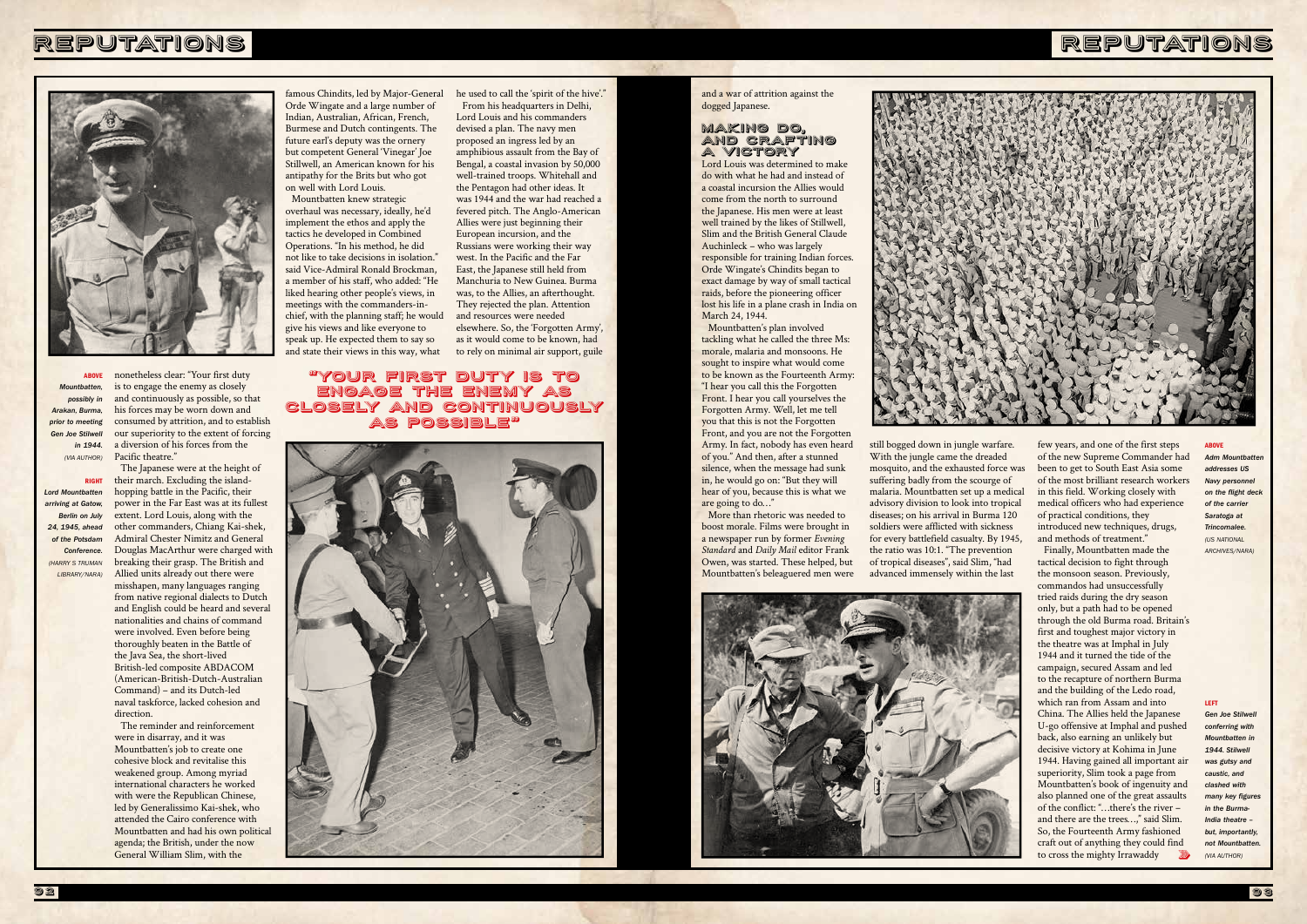# REPUTATIONS

RIGHT *Lord Mountbatten inspects member of the Royal Navy at the post-war victory parade* 

> *in Singapore. (VIA AUTHOR)*

BELOW *Lord Mountbatten at the signing of the Japanese surrender in South East Asia, in Singapore September 12, 1945. To his left stand Adm Arthur Power and Gen William Slim. On the right are US Lt Gen Earle Wheeler and ACM Sir Keith Park. (VIA AUTHOR)*



#### LEFT

*Lord Mountbatten, the last Viceroy of India, speaking on August 15, 1947 at the declaration of Indian Independence. (TOPFOTO)*

#### LEFT

*Mountbatten (second left) with (from left) the Chairman of the Joint Chiefs, Gen*  Lyman Lemnitze *C-in-C Atlantic Command, U.S. Atlantic Fleet, and Supreme*  **Allied Commander** *Atlantic, Adm Robert Dennison; and Supreme Commander of Allied Powers, Europe, Gen Lauris Norstad in April 1961. (JOHN F KENNEDY LBRARY/NARA)*

river, which carved through the Burmese jungle.

#### THE DECISIVE END

As the British planted the Union flag on the ancient Fort Dufferin in Mandalay, the Nazi scourge was finally eradicated in Europe. It looked like Burma too would also soon be free of the Axis occupier. Mountbatten's generals led their troops into Rangoon as conquering heroes, complete with parade and a gun salute. As always, Mountbatten gave a rousing speech to the soldiers who had triumphed under some of the most arduous conditions of the war. Likewise, his the humanitarian work of his wife, Edwina, working with the St John Ambulance Brigade was recognised. She too had made her mark in Burma. But despite being on the ropes,

Japanese capitulation seemed unlikely. An invasion of the Japanese home islands – if the fighting on Iwo Jima or Okinawa was anything to go by – was going to be incredibly costly in lives. At the Allied Potsdam Conference in Germany in July 1945, Mountbatten was told of a new weapon that would end the war. General Marshall pulled Mountbatten aside and swore him to secrecy, not to even tell the PM, but lo and behold, Churchill took him aside at dinner because he too had been let in on the 'secret'. Harry Truman, now US President, also told the Supreme Allied Commander the truth of the atomic bomb, when and where it was going. He told the earl at their initial rendezvous: "Just as the British



feel that Eisenhower was very fair in looking after the British interests in SHAEF [Supreme Headquarters Allied Expeditionary Force], so all of us Americans feel you have been very fair in looking after American interests in SEAC."

For perhaps the first time during the war, the British could assess the new world that was to follow. Churchill said to Mountbatten: "When the war is over, I am going to arrange a great ovation for you and for your battlegreen jungle warriors. When we get back to London come and see me and we will talk about your future, as I have great plans in store." It was not to be, just 24 hours later, Winston discovered his fate. The war-weary

country took a different direction, an election had been called in the summer

> Like the Burmese, the majority of Indians, Siamese and Malayans resented the Japanese incursion, but likewise wanted self-rule. It was up to Mountbatten to ensure order with limited troop support in the newly freed colonies while simultaneously giving credence to political aspirations. When he arrived in Siam, the Thai were still at war

of 1945 and Labour had won. By the time the Potsdam Conference was over, the coalition government would be no more, and former Deputy Prime Minister Clement Attlee would stand in for Churchill as the new British Commander-in-Chief. Of the original 'big three' - Churchill, US President Franklin D Roosevelt and the USSR's Joseph Stalin - only the latter remained in power. Earl Mountbatten of Burma, as he would soon be titled, was sorry to see his mentor, Winston Churchill, leave office. He reflected: "It was sad to see Winston go… I had enormously admired his stand against Appeasement in the '30s... He was never the easiest of men to work with. He nearly drove the chiefs of staff mad at times, with his endless flow of ingenious schemes. But he kept us up to the mark all the time. His whole mind was concentrated on winning the war; that is why he was such a wonderful leader. That, and his human touch: he knew how to inspire us, when to make us weep, when to make us laugh. I was extremely fond of him and I know he was fond of me – but perhaps for the wrong reasons. I suspect he thought of me as being more of a swashbuckler than I really am. In war he was splendid, but I was already worried about how he would get on in peace." The fall of Imperial Japan was

in hand. The atomic bombs were dropped on Hiroshima and Nagasaki on August 6 and 9, 1945. For the first time the Japanese heard the voice of their Emperor, and it was to

announce the nation's capitulation. "Well, Dickie [the earl's nickname], it's happened…" cabled Churchill. "I hope you have made all plans and that you are ready to send your first aeroplane into Singapore tomorrow. Mind you, I no longer have the right to talk to you like this but speak as a friend who hopes we will press on quickly." Mountbatten did just that. He travelled to Germany and on to Britain where he met with everyone from General Lionel 'Pug' Ismay and US Major General 'Wild' Bill Donovan to Field Marshal Bernard Montgomery and General Douglas MacArthur, whom he found not to be the austere gung-ho figure of legend but reserved and charming. Then came the official surrender

on August 15, 1945, a day Lord Louis called the greatest of his life. As in Rangoon, he put on a show. Unlike MacArthur who did not insist on the Japanese losing face and surrendering their swords, the Supreme Allied Commander made no such concession, eventually receiving two swords, one he kept and the second he presented to King George VI.

### DEALING WITH THE PEACE

The war had come to an end. Firstly, there was the triumph of victory. Now Mountbatten had to deal with the peace and the next priorities concerned regional aspirations for freedom. As a member of the Royal family he could not be overtly political, but as he began implementing post-war infrastructure



in the liberated European colonies Mountbatten made his post-war philosophy of self-determination clear: "The guiding principle which I am determined shall be observed is that no person shall suffer on account of political opinions honestly held, whether now or in the past, even if these may have been anti-British, but only on account of proven crimes against the criminal law, or actions repugnant to humanity. This principle





94 and the contract of the contract of the contract of the contract of the contract of the contract of the contract of the contract of the contract of the contract of the contract of th

is no more than an elementary point of British justice."

The future of Burma was complicated, and he was determined to work with Aung San – father of the 1991 Nobel Peace Prize winner Aung San Suu Kyi – and leader of the Burmese independence movement. Mountbatten saw fit that Burma would have a say in its own governance. He arrived back at Singapore, determined to manage the differing factions and keep order with limited resources on the ground. Again, Lord Louis would have to rely on his force of personality and penchant for reading the lay of the land. One Burmese official told him: "If the British Government had, at any time during the last 100 years, behaved to Burma as you have been behaving during the last few weeks, none of the troubles between us would ever have arisen, and no Burmans would have dreamed of supporting the Japanese."

### "For the first time the Japanese heard the voice of their Emperor, and it was to announce their capitulation."